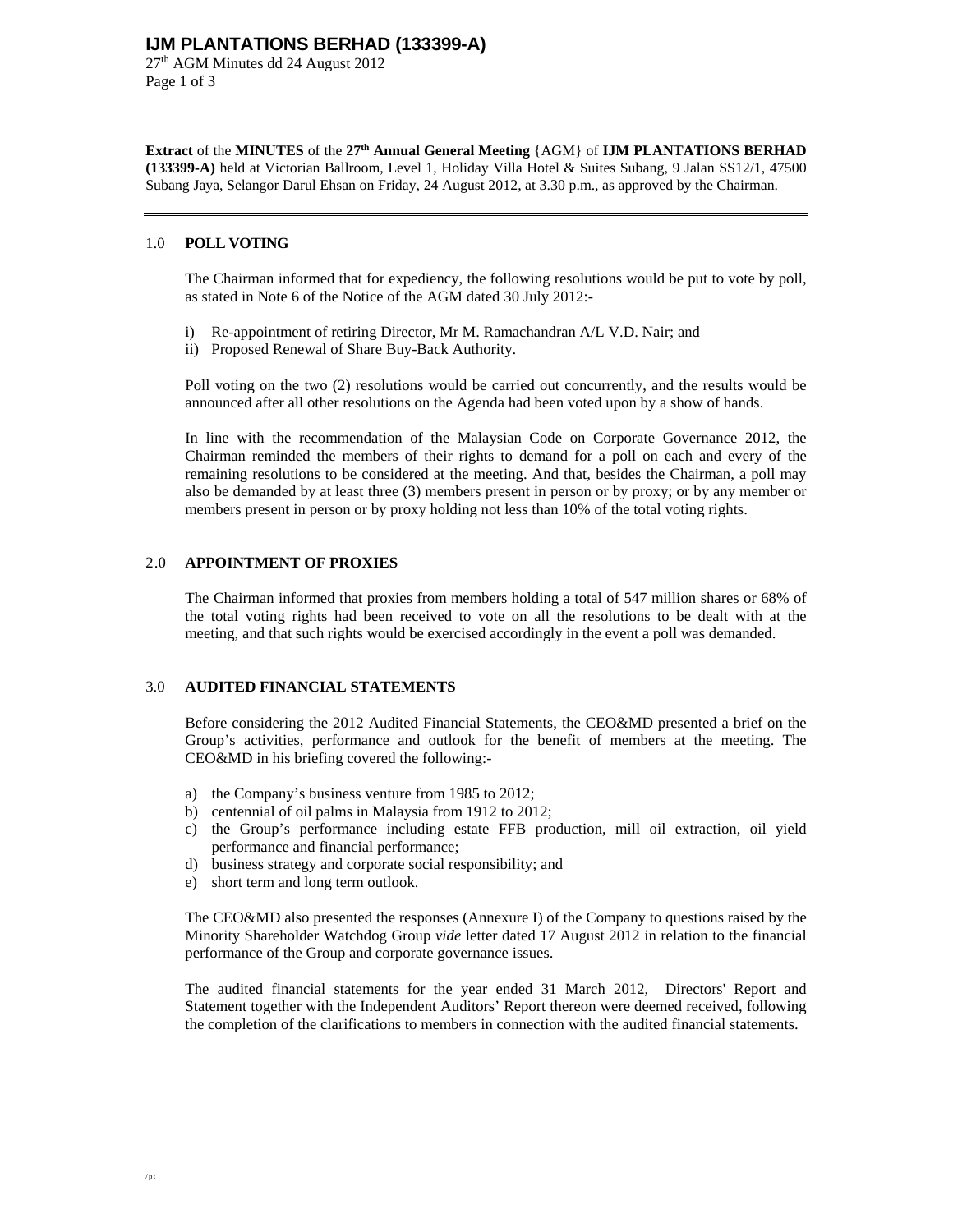27th AGM Minutes dd 24 August 2012 Page 2 of 3

#### 4.0 **ELECTION OF DIRECTORS**

4.1 The Chairman informed that two (2) Directors, Mr Khoo Khee Ming and Datuk Oh Chong Peng, who had served more than nine (9) years as Independent Directors, have indicated that they would not be seeking reappointment and would be retiring at the conclusion of the meeting.

 The Chairman, on behalf of the Board, expressed its sincere appreciation and gratitude to Mr Khoo and Datuk Oh for their invaluable contributions and services to the Group over these years.

4.2 The resolution on the re-appointment of retiring Director, Mr M. Ramachandran a/l V. D. Nair, was put to vote by poll, and it was resolved that Mr M. Ramachandran a/l V. D. Nair be reappointed as Director and shall continue in office until the conclusion of next Annual General Meeting in compliance with Section 129 (6) of the Companies Act, 1965.

The poll result was noted as follows:-

|                  | Number of Shares | %   |  |
|------------------|------------------|-----|--|
| <b>Votes FOR</b> | 451,179,542      | 100 |  |
| Votes AGAINST    | -                | -   |  |
|                  | 451,179,542      | 100 |  |
|                  | .                |     |  |

Number of Shareholders who have ABSTAINED: 40 (98,686,664 shares)

 Prior to voting on the resolution, members were informed that proxies holding 56% (449 million shares) of the voting rights have indicated support for the resolution, and none against. Members were also informed that the retirement of Mr M. Ramachandran a/l V. D. Nair under Section 129 of the Companies Act, 1965 requires not less than three-fourth of the consent of members present and voting.

4.3 On the proposal of Mr Woon Peng Wah and seconded by Mr Koh Tiam Hock, it was resolved that Mr Purushothaman a/l Kumaran be re-appointed as Director.

 Prior to voting on the resolution, members were informed that proxies holding 68% (547 million shares) of the voting rights have indicated support for the resolution, and none against.

#### 5.0 **APPOINTMENT OF AUDITORS**

On the proposal of the Chairman and seconded by Mr Woon Peng Wah, it was resolved that PricewaterhouseCoopers be re-appointed Auditors and that the Directors be authorized to fix their remuneration.

Prior to voting on the resolution, members were informed that proxies holding 68% (547 million shares) of the voting rights have indicated support for the resolution, and none against.

#### 6.0 **DIRECTORS' FEES**

On the proposal of Mr Woon Peng Wah and seconded by Mr Cheam Chun Hoo @ Chean Choon Hor, it was resolved that the fees of the Directors of RM538,000 per annum be divided amongst them in such manner as the Directors may determine.

Prior to voting on the resolution, members were informed that proxies holding 68% (547 million shares) of the voting rights have indicated support for the resolution, and none against.